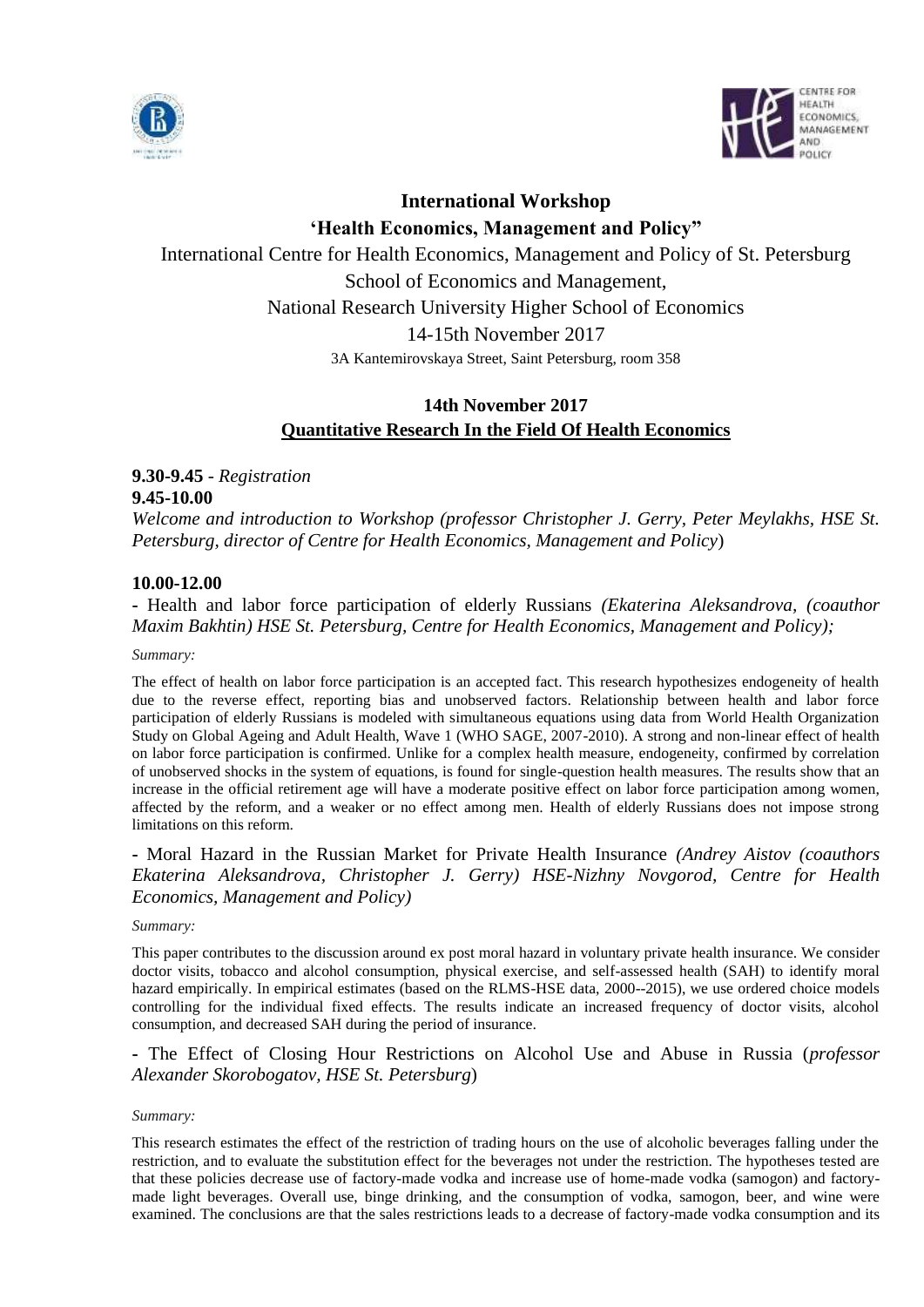partial substitution by samagon for people most exposed to the restriction. A by-product of the restriction is a redistribution of alcohol market in favor of the big shops that resulted in a fall in samogon sales and rise in wine sales.

**12.00-12.30** *– Refreshments (room 411)*

### **12.30-14.30**

*-* Comparison of health elicitation methodologies: results from a study of young Russians *(Alina Khabibullina (coauthors Anastasia Butorina, Julia Chernenko), HSE St. Petersburg, Centre for Health Economics, Management and Policy)*

#### *Summary:*

"The paper identifies the opportunities and feasibility of different health related quality of life valuation methods. Drawing on a survey of young Russians in Moscow and St. Petersburg was identified key differences arising from the methodologies and propose an instrument for further exploring this issue through a large-scale Russian survey.

Study based on the interviews with a series questions on health using self-assessment EQ-5D-3L questionnaire with Visual Analog Scale (VAS), Best-Worst Scaling (BWS), Time Trade-Off (TTO) and Standard Gamble (SG) as health evaluation methodologies. The 'props'-method was used for TTO and SG through an Excel-based tool, also the Skype interviews were trialed in a small sub-sample of cases.

The preliminary findings demonstrate important difference in evaluating "abstract" health status compared to the "own" health, absence of unambiguous decision- making perception between risk and time and statistically significant difference in values between the chosen methods. Data analysis also helped to detect confusions emerged over understanding methods and EQ-5D codifications for preparing important issues and further recommendations."

**-** Spatial analysis of environmental pollution in Russian regions (*Vera Ivanova, HSE St. Petersburg) Summary:*

Based on Russian regional data, I estimate the relationship between environmental pollution and economic development, known as environmental Kuznets curve (EKC). Empirical papers on cross-country data display evidence that air pollution increases at lower level of income, and emissions decrease at higher level of income, and the relationship is inverted U-shaped. Previous studies of EKC on Russian data do not consider spatial autocorrelation of regional variables, and this may lead to biased inferences. I show that 1) Russian regional per capita emissions are spatially autocorrelated; 2) regional data confirm spatial inverted U-shaped EKC. Also, I reveal that the share of regions with income exceeding a turning point of EKC are relatively low.

**14.30-14.45** *- summing up the work of the section (Christopher J. Gerry)*

# **15th November 2017** Qualitative **Research In the Field Of Health Economics**

# **9.30-9.45** - *Registration* **10.00-12.00**

**-** Sentenced to treatment: drug rehabilitation and health of female drug users with criminal records. (*Alisa Alieva, HSE St. Petersburg, Centre for Health Economics, Management and Policy) Summary:*

Female drug users are a vulnerable group discriminated in modern Russian society. Women who use drugs experience additional barriers in accessing health and harm reduction services and face specific problems associated with drug use. Criminal record increases their stigmatization and makes it more complex, although different types of court sentences result in diverse experiences, social and health concequences for FDU. Additionally, criminal record can catalyze the drug treatment process in several ways: either the woman can be sentenced to treatment or decide to undergo it in order to get a lighter penalty or conditional release. Thus current research aims to investigate the interwoven experiences of sentence serving and drug dependence treatment of women who use drugs.

**-** HIV, HCV and other risks associated with hard drug use among young drug users in St. Petersburg: quantitative analysis results (*Peter Meylakhs, HSE St. Petersburg, Centre for Health Economics, Management and Policy)*

*Summary:*